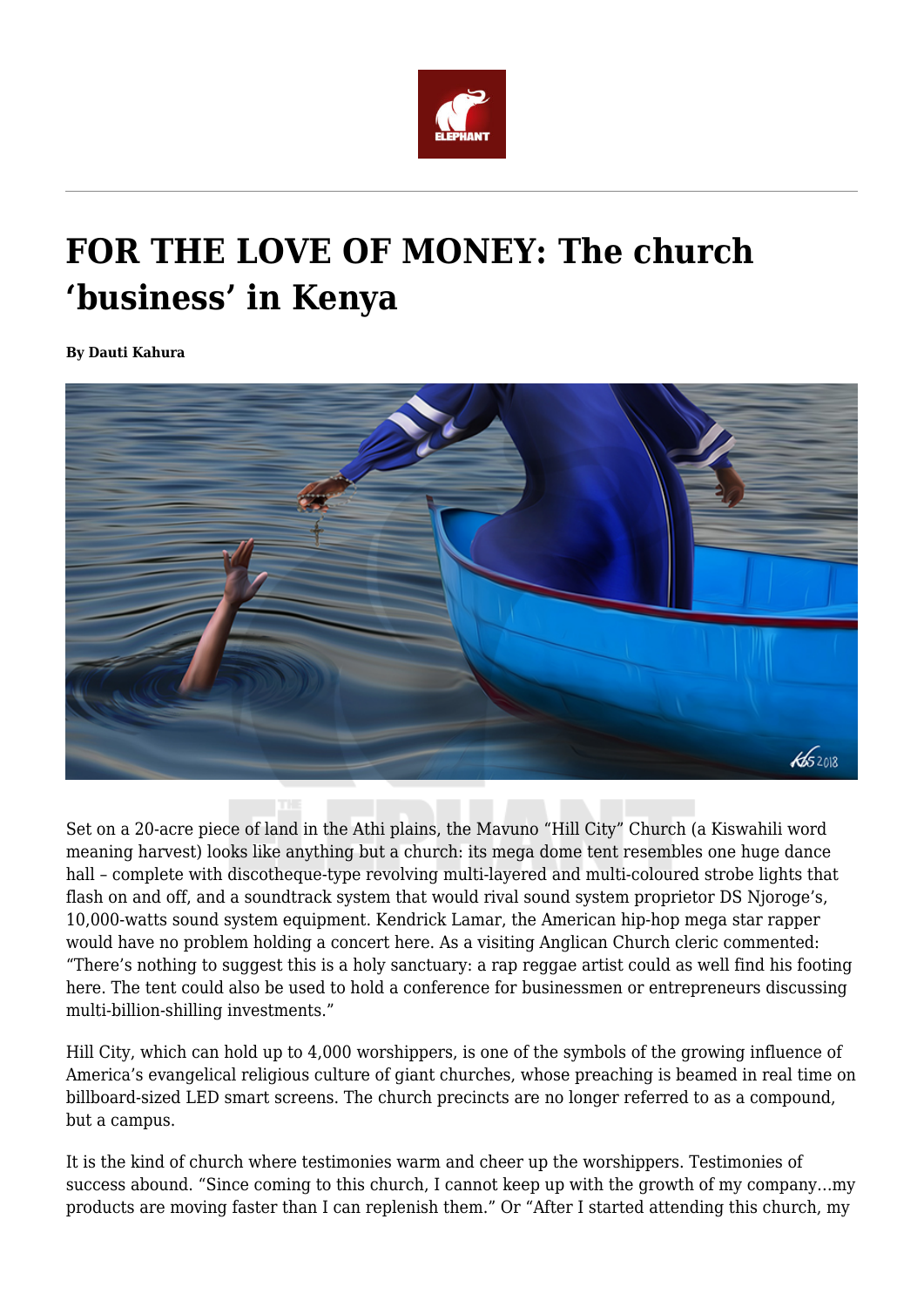prayers were answered – I got a job, which flushed the anxiety from my heart. The job gave me a relaxing feeling, the kind of feeling you have when you know you've a big bank account somewhere."

Surrounded by Chinese-themed mega estates, Hill City is 35km from Nairobi city centre. Located off the Nairobi-Mombasa highway, it is a 3.5km walk from Stage 39, the nearest bus stop for worshippers intending to trek to the church. It would really take an inspired Christian to attend this church – the scorching sun and choking dust is not made for trekking. In short, it is not your typical walk-in-walk-out church. Its parking bay can easily hold 500 vehicles.

"Mavuno Church's relocation of its headquarters to a location just beyond the city limits in 2014 resulted in a number of members moving to other churches, as well as to other Mavuno campuses closer to their areas of residence," said Pastor Linda Ochola-Adolwa, who oversees Mavuno Crossroads Church, which meets in the Lavington suburbs.

Mavuno Crossroads was started in June 2016. Its worshippers are the remnants of the original Mavuno Church that used to meet at Bellevue in South C. Reluctant to move to "Hill City", they finally found a suitable location where they could pray and worship: at the Lavington Primary School. They refurbished seven classrooms and gave a face-lift to the primary school. Today, the congregation is made up of nearly 400 worshippers.

"The people who formed Crossroads were the well-heeled Christians who had been supporting the Mavuno Bellevue Church with their big tithes," said a Mavuno church-goer. "The Crossroads Church worshippers are all professionals and affluent and they meet in a rich suburb, away from the prying eyes of the less privileged Christians." It was just a matter of time before Mavuno Crossroads' leadership and the headquarters at "Hill City" were at crossroads over the issue of control of money allocation and tithe contribution, whispered a Crossroads Mavuno worshipper.

"Pastor Muriithi Wanjau [founder of Mavuno] is upset about the fact that Crossroads, which is a much smaller congregation, has a lot bigger slice of money than the huge congregation at Hill City," said a Mavuno Church Athi River worshipper. "He has always wanted control of the Crossroads money, but he seems to be encountering headwinds. It is a public secret that Pastor Muriithi has shown displeasure with Mavuno Crossroads Church's leadership over his inability to oversee its finances."

"Nothing could be further from the truth", retorted Pastor Muriithi. "In fact Hill City, with its big contribution of tithe is able to fund other churches that are not as endowed as Mavuno Athi River. Every church (independently) controls its finances and its choice of projects, even as they contribute their share to the central operations of the Mavuno Church," posited the pastor. The biggest operation of the church is planting Mavuno churches where there are none.

"Hill City contributes 42 per cent of its finances to the centre, Crossroads about 15 per cent, the same as Downtown, but generally churches give between 5 and 20 percent of the finances to Mavuno Church, of course, depending on their financial capabilities." There has been a lot of rumours and misinformation out there about Hill City and me, said Pastor Muriithi.

"It is true, there was a disagreement between Pastor Linda and I", the soft-spoken Pastor Muriithi told me, "but let me not disclose what the disagreement was about." Pastor Muriithi said he and Pastor Linda agreed to engage "a trusted resource person," in the person of Oscar Mureu, who is considered to be the titular bishop of Mavuno/Chapel group of churches. "We sat down with Oscar and he agreed to arbitrate our pressing issues and, we all agreed to leave the matter with him, so it's an ongoing matter because he is currently looking into it."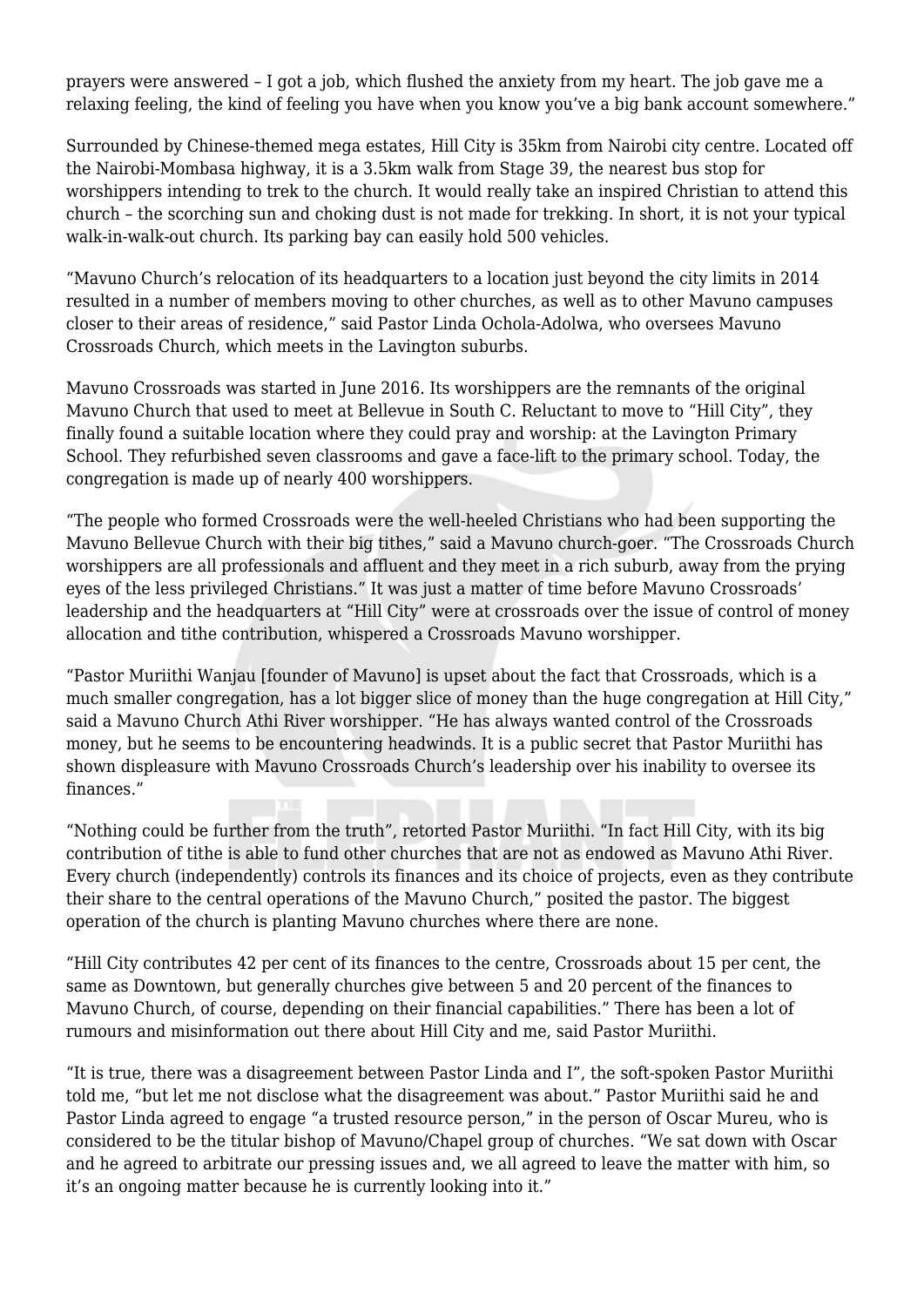There are seven Mavuno churches in Kenya, "but because of planting churches along the logic of colonial lines within the city, the outcomes of this has been a subtle segregation within the Mavuno congregations," said a Downtown Mavuno church-goer. Downtown Mavuno meets at Ufungamano building near the University of Nairobi. "Crossroads is the best example of a group of people for whom class and space are more important than just being called Christians."

Mavuno Church encourages the starting of satellite churches based on specific area' needs to cater for specific Christians, said the worshipper. In Eastlands, for instance, there is Mavuno Mashariki (Kiswahili for east). For long Mashariki used to meet in Donholm estate, but now meets at Naivas supermarket's premises, where they erected a tent off Rabai Road opposite Buru Buru Phase V. "That church is for people from Eastlands…that's just it," said the worshipper.

There are seven Mavuno churches in Kenya and, in addition to their apparent intracompetition over which among its branches has the most money, "Mavuno is a church that practises subtle segregation," said a Downtown Mavuno church-goer.

Mavuno Churches are led, presumably, by pastors influenced by the American televangelists from the south and mid-west who preach the message that success comes to those who pray. Forty-nineyear-old Senior Pastor Muriithi, takes no prisoners and pulls no punches in his preaching. In the month of October, he aptly called his preaching, "Wakanda Unchained – The Financial Liberation" series. "It was one of my boldest preaching," confessed the pastor. "I will tell you something – our church looks rich…many are in debt…Christians give the illusion of success, you know, the idea is to fake it until they make it."

In one of his Sunday sermons (which the church uploads online and which are available for all to view), Senior Pastor Muriithi rankled some of his congregants by talking about Jews and them being God-inspired money geniuses. He claimed Jews were successful because they understood the language of money and that is why they continue to attract hatred from other races as their blessings get multiplied.

"In a country riven with deep ethnic passions and where Kikuyus refer to themselves as Jews, it was deeply inconsiderate and insensitive to use the analogy of the Jews as God's chosen people, whose success is seen as money-driven in a heterogeneous and multi-ethnic congregation," said a Hill City worshipper to me. "Pastor Muriithi was preaching about Uthamaki theology in the guise of extolling Jews' money virtues."

"Let me say this, I regret the comments made afterwards by one of my congregants on my Jews' analogy," surmised Pastor Muriithi. "She misinterpreted my choice of Jews as people who have succeeded financially and otherwise as the biblical people of God. I could as well have used the example of the Ismailis. What I was saying is this: Jews are successful because they have stuck together, they are there for each other and, unlike some of our people who are socially and economically envious of one another, Jews help each other." The pastor pointed out that after Jews were persecuted and suffered immensely, they learned that their success and survival lay in hanging together and not separately.

"I'm not a career pastor," Pastor Muriithi reassured me as we concluded our somewhat difficult conversation suppressed by muttered breaths from both sides. He told me tithe- giving has been abused no doubt by many pastors, who are out to make money from their churches. "But that doesn't invalidate the fact that Christians must not offer their tithes as commanded in the Bible. It is scriptural, it isn't Pastor Muriithi's command."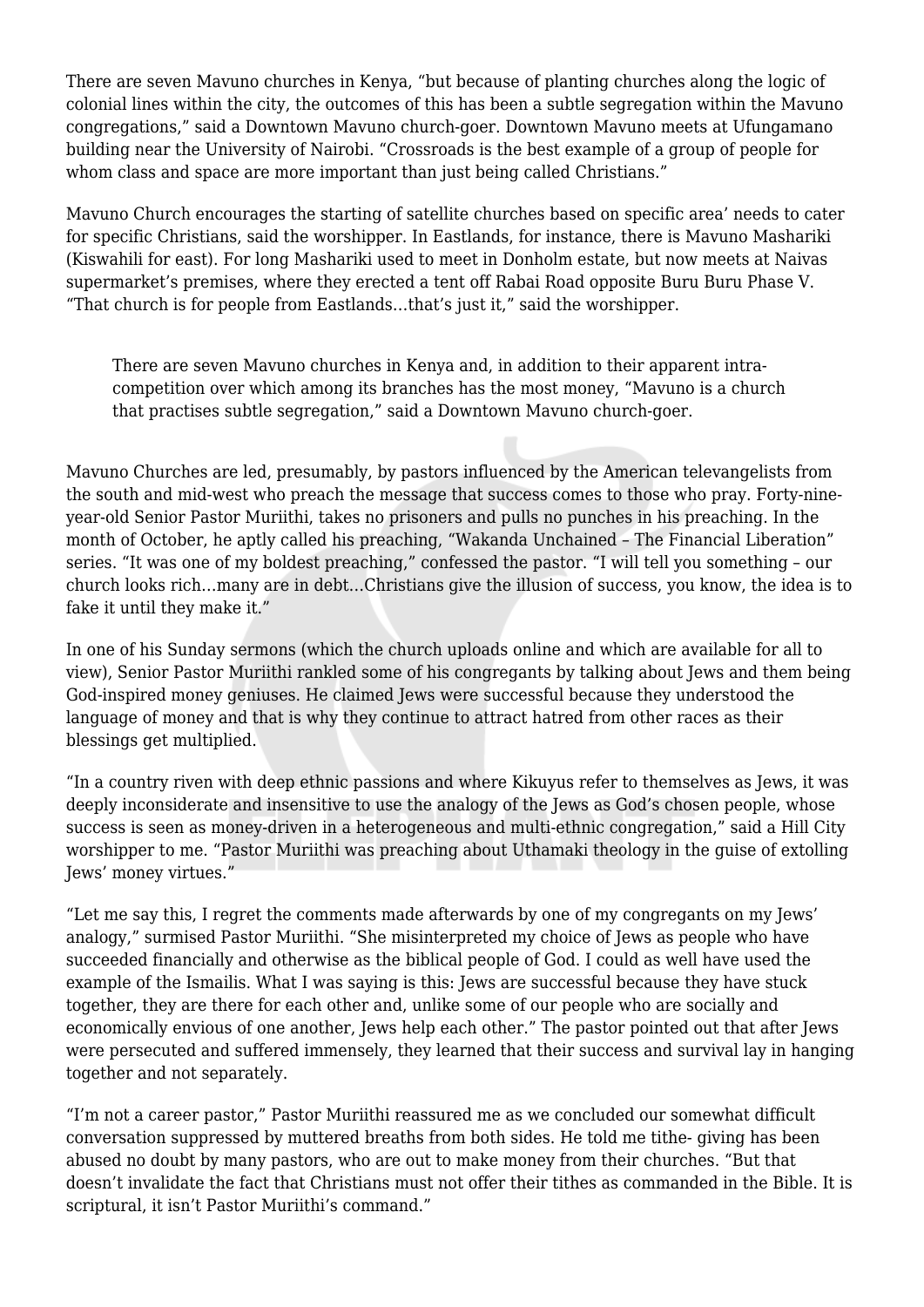## **'Poverty does not glorify God"**

"Africa suffers from [a] deficient money idea," sermonised Senior Pastor Muriithi in one of his Wakanda series (the title is taken from the runaway success *Black Panther* movie about a mythical East African country). "Poverty does not glorify God," boomed the pastor. Fired up like an American prototype televangelist, some of Senior Pastor Muriithi's biblical pronouncements have been putting some of his worshippers on edge: "By God, where did he get that one from?" asked an exasperated Hill City church-goer.

"All what Pastor Muriithi seems to be preaching about is money, money and money," said the church-goer. When does he get to preach about theological foundations?" As the presiding and founding pastor of the Hill City Church, one of the first sermons he preached at the newly inaugurated church in Athi River in 2014 was "financial plan for couples and money."

As he preached in one of his Wakanda series, Pastor Muriithi plucked his authored pamphlet – "*Financial Foundations*" – and waved it to the crowd, saying it was the key to unlocking financial success. In an unflattering comment, a worshipper confided to me: "Pastor Muriithi is less concerned with spiritual matters, but with making money. How I wish he could write on the theological foundations to understanding the Synoptic Gospels," bemoaned the worshipper.

"All what Pastor Muriithi seems to be preaching about is money, money and money," said the church-goer. When does he get to preach about theological foundations?"

"Mavuno Church is run like a business," said one of its pastors, who asked for anonymity for fear of antagonising his congregation and upsetting the church's leadership. "It has a business plan model that must fit its expansion plans – in the country and elsewhere in Africa." The church's grand mission is to conquer and evangelise to African cities' urban wannabes, "hence money is at the core of its expansionist manoeuvres," said the pastor.

It is true Mavuno has an ambitious plan: "to plant culture-defining churches across the capital cities of Africa and the gateway cities of the world," observes Pastor Linda.

Other than preaching about their favourite subject (money), "evangelical pastors have become experts in everything and anything," said a Mavuno church-goer. "From investments and wealth creation, to sex and sexuality. From marital issues and parenting, to what type of people you should be associating with and who to invite in your house." Senior Pastor Muriithi has been advising and discussing how to set up a business and how to avoid the pitfalls of incurring debt by not going to a bank to borrow money, said the Christian. "Is Pastor Muriithi an investments banker or an economist?" queried the churchgoer.

"It's true I teach about saving and investing," said a confident Pastor Muriithi. "And it is my desire to teach about money, because I consider it to be part of my obligation to preach on social transformation as a way of uplifting the Mavuno Church. I am raising a church to bring change among the younger generation, the so-called millennials and Generation Z. It is important for our people to understand why poverty exists amidst us and for the blessed to use their blessing to uplift the less privileged in society."

"It is very strange that some people would accuse me of preaching about money," said a somewhat miffed Pastor Muriithi. "My Wakanda series came after two years of not talking about money…I think I spoke about money one other time in those two years." The pastor reminded me that this year alone, he preached for only three months "and out of those three months, I only spoke about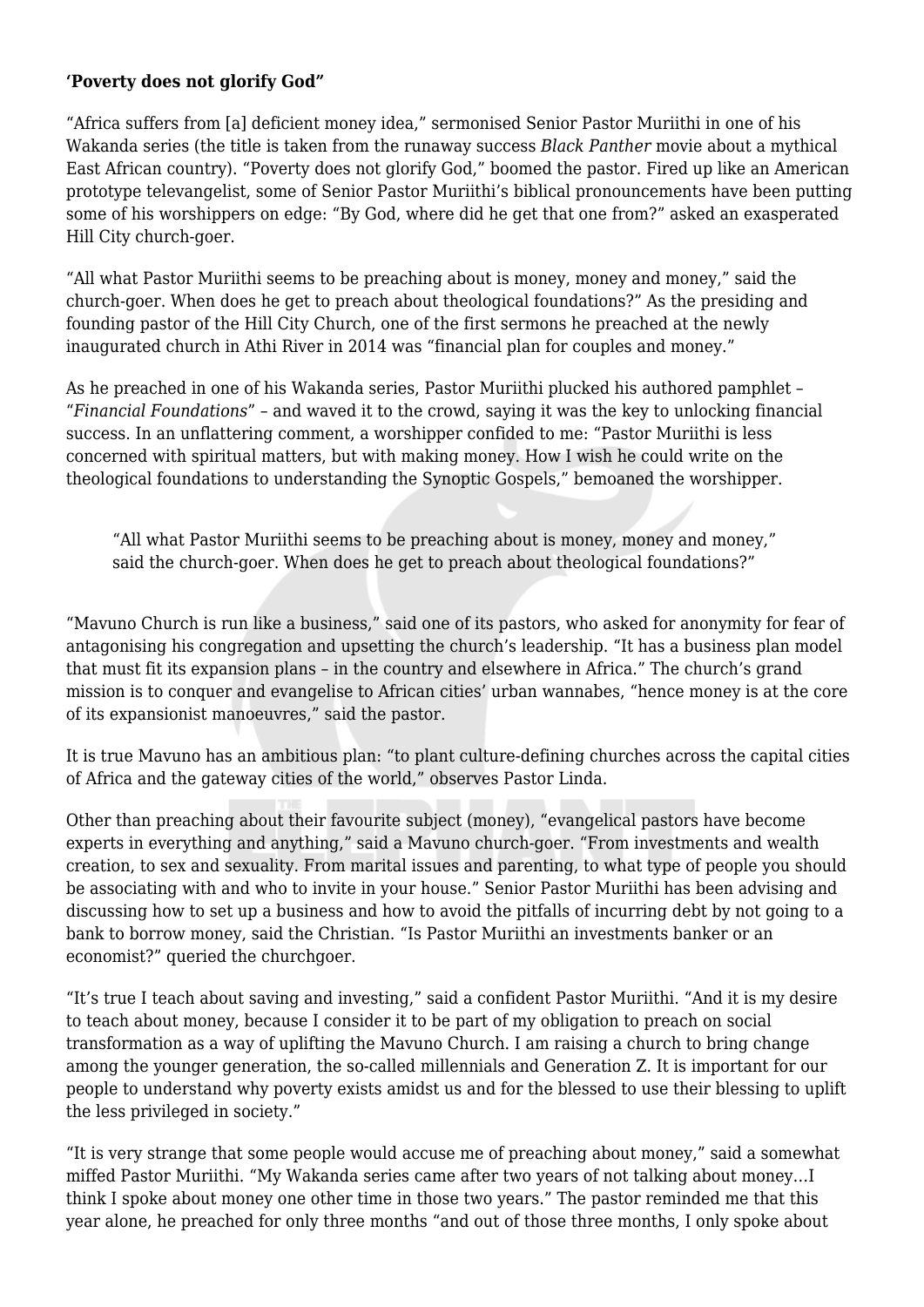money for four weeks out of 52 weeks. It is not as if my preaching is all about money," the pastor said.

In 2012, Fr Ambrose Kimutai described some of his colleagues as church ministers who put the love of money above everything, in essence, "bastardising the holy shrine of God."

"The new churches of the evangelical type are in the business of promoting capitalism and neoliberalism through their prosperity teachings and have nothing to do with spiritual nourishment or contemporary societal problems facing Kenyans," said Njonjo Mue, the Oxford-educated lawyer with a theology degree from the Nairobi Evangelical Graduate School of Theology (NEGST), today known as African International University (AIU). "These pastors are just careerists, advancing their own causes of enriching themselves in the churches."

"The church in Kenya is still colonial in form and structure," said Njonjo. "After the exit of the colonial church, presumably with the colonial government, it bequeathed its reign of power to the 'white community' of Kenya – the Kikuyus. Is it any wonder that the former Attorney General, 'Sir' Charles Njonjo (no relation), in his heydays would decide, for instance, who was going to be the Anglican Archbishop in Kenya?" he posed. "The majority of Kikuyu church leaders fought former President Daniel Moi, not because he was dictatorial and oppressive, but because he was a Kalenjin," said Njonjo, a born-again Christian.

"The new churches of the evangelical type are in the business of promoting capitalism through their prosperity teachings and have nothing to do with spiritual nourishment or contemporary societal problems facing Kenyans," said Njonjo Mue, the Oxford-educated lawyer with a theology degree…"

The reference to picking Anglican archbishops by Charles Njonjo cuts back to the 1980 elections of the second Anglican archbishop. Archbishop Manasses Kuria, who died in 2005, was the second Anglican Church of Kenya (ACK) Archbishop after Festo Olang' who retired in 1979. In line to succeed him was the fiery Henry Okullu, the Bishop of Maseno South. The elections became a contest between ethnicities.

In his autobiography, *The Quest for Justice*, Okullu wrote: "The Luhya and Kikuyu ethnic sentiments enforced by political tribalism blocked my way, such that a third person, out of the 25 electors could not be found to sign my nominations." Okullu said that Bishop David Gitari told him, "Since Archbishop Olang' was from Western Kenya (Olang' was a Luhya), this time, you people from Western are to be prepared to support an Archbishop from Central Province." Okullu shot back: "This time the election of the Archbishop must be geographically decided?"

In the ensuing cacophony – of who should succeed Olang' – Olang' himself asked Okullu to throw his support towards the Assistant Bishop of Mombasa, Crispus Nzano, a nondescript auxiliary bishop, but a bishop nonetheless. Okullu declined. To break the impasse, Nzano had been nominated alongside Mannases Kuria, an equally unknown bishop from Nakuru. On the eve of the election, Attorney General Njonjo telephoned Nzano and prevailed him to step down for Kuria and he obliged. James Hamilton, the then Chancellor of ACK, declared Kuria the second Anglican Archbishop of Kenya unopposed.

"The Christianity Kenya received from Western missions seemed to have emphasised personal piety at the expense of public and social implications of the Christian faith," said Pastor Linda. She described the Mavuno congregation as largely middle class, professional, and young: "Hill City is a young congregation having started in 2005. This middle class congregation, which is multi-ethnic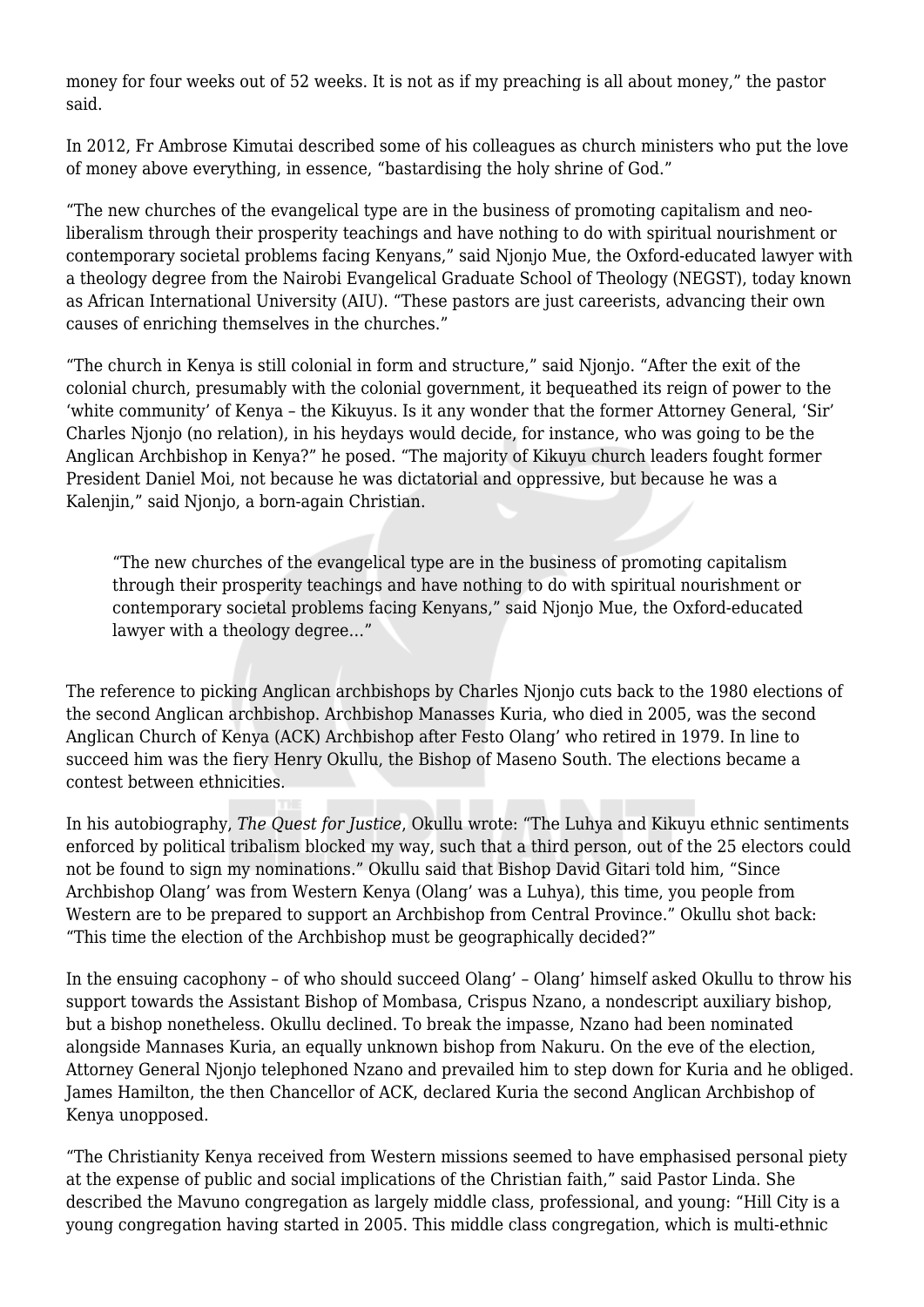and sometimes multi-racial, tends to be apolitical in its approach to socio-economic and political matters."

These types of Christians have come to view politics as anathema to their well-being: cushioned and shielded from the vicissitudes of *real politik* because of their privileged class backgrounds and professional lives, their economic largesse has also afforded them the luxury of ignoring the politics of the day around them. But after the post-election violence of 2008, many middle class (Mavuno) Christians woke up to the crude reality that politics was part and parcel of their lives and, even if it did not affect their lives directly, they had friends and relatives who had suffered because of politics gone awry.

## **Living in a 'Christian bubble'**

"Middle class Christians are aware of the corrupt political system, the socio-economic breakdown of our institutions and ethnic chauvinistic politics, but they seem to be exasperated and worn down by all these societal ills," says Pastor Linda. "The greater temptation for this class of Christians is to live in a 'Christian bubble' of donating Christmas gifts to the poor and children's homes, hence believing they have done their bit of civic and societal obligations."

Yet, according to Pastor Linda, the church's greater dilemma seems to lie in how it views its defined prophetic role: Does it obey the secular rules here on earth as stated in Romans 13 and just preach for peaceful co-existence as St Augustine proposed, or does it engage in the politics of the day and hope not to be muddied by it or shun politics altogether?

"Middle class Christians are aware of the corrupt political system, the socio-economic breakdown of our institutions and ethnic chauvinistic politics, but they seem to be exasperated and worn down by all these societal ills," says Pastor Linda. "The greater temptation for this class of Christians is to live in a 'Christian bubble' of donating Christmas gifts to the poor and children's homes, hence believing they have done their bit of civic and societal obligations."

"Although the majority of Kenyans are Christians – more than 80 percent – they have relegated their church sanctuaries to politicians," said a senior Anglican Church cleric. "Nowadays, it is the politicians who are crafting and dictating what messages the pastors and priests are to preach to their congregations." The result: church leadership has become impotent and obsolete.

"After the poll violence of 2008, it became increasingly difficult for the Catholic Church to speak collectively in one voice," said an Archdiocese of Nairobi priest. "The post-election violence had exposed the deep running ethnic fissures within the church. The Church had taken political sides, and one of its clergy members had been killed because of the ethnic mayhem and the dangerous ethnic and political emotions," said the priest. "The Kenya Conference of Catholic Bishops (KCCB) meets nowadays to preach bland messages, such as the need for Kenyans to keep peace. It has ceased to have the moral compass to direct and guide the people."

The priest told me that it was implicitly agreed among the bishops who form the episcopal conference that the church would not "impose" its collective stand on the politics of the day, or even pretend to inform it on the individual priests. "Politics became an individual priest's responsibility – so long as he did not purport to speak on behalf of the Catholic Church of Kenya."

"You cannot fight the government," the priest said. "Even a powerful church like the Catholic Church is bound to be on the receiving end." The priest confidentially told me that the government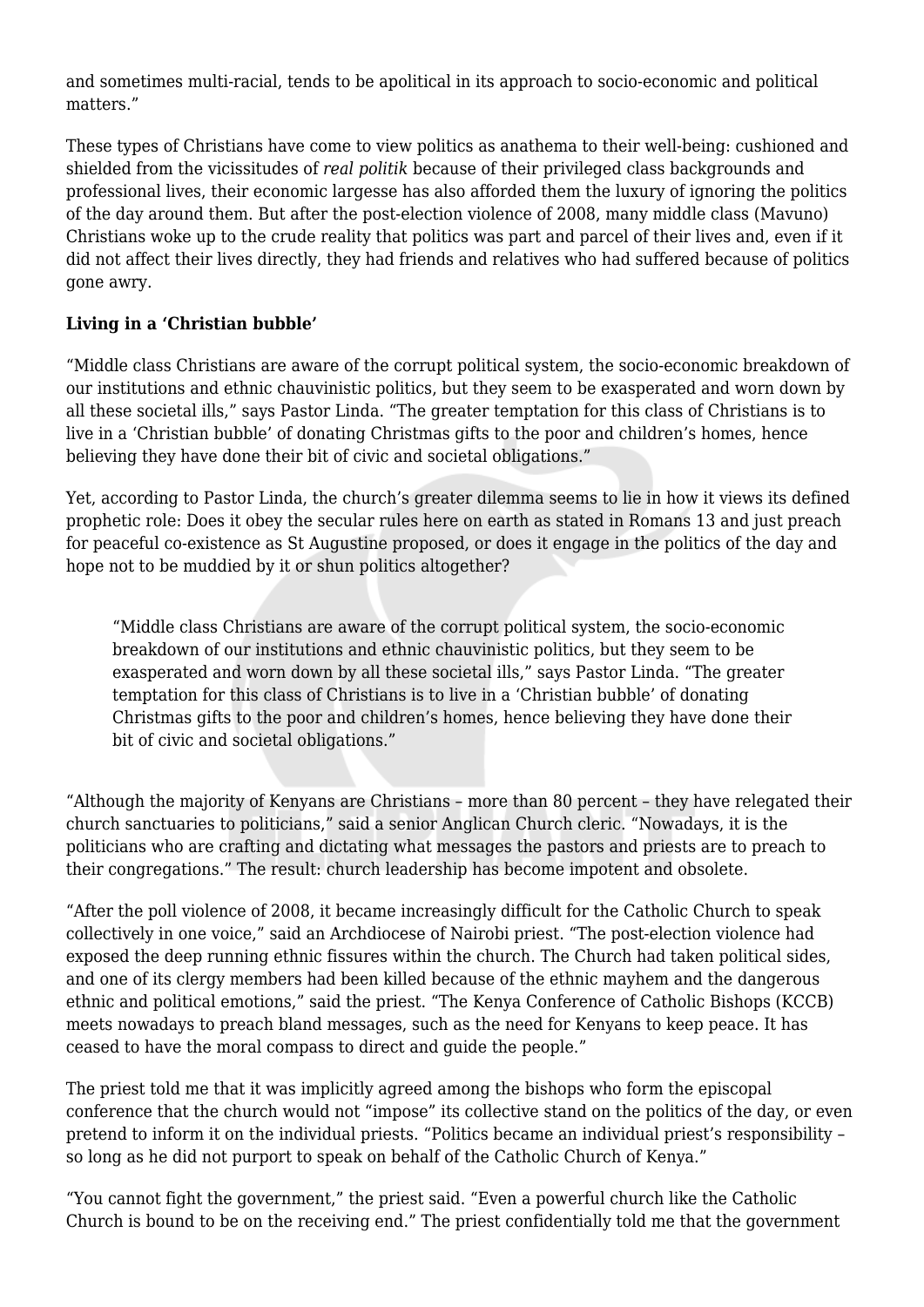had allegedly sent a subtle message to the church's leadership that if it pushed it too hard, it would impose taxes on its land and other properties it owns. The Catholic Church is the largest landowner in Kenya outside of the government. The cleric informed me that the government had even "threatened" to repossess some of the land it owned controversially, or land it had given the church.

## **The church and the state**

Instead of effecting these threats, the government had done the opposite: Three weeks ago, President Uhuru Kenyatta, officiating at the funeral mass of the retired Archbishop John Njenga, asked the Principal Secretary at the Ministry of Land, Nicholas Muraguri, to return to the Catholic Church land that could have been appropriated or otherwise from the church. It is obvious that the Catholic Church leadership has been playing ball with the Jubilee Party state and hence the reward.

Although most of the Catholic Church's land was acquired before Kenya attained its independence in 1963, "once Jomo Kenyatta became president, he gave the church a plot of land in the posh Lavington area," said the priest. In Nairobi County, the Catholic Church's land is concentrated in the Langata/Karen area, leading to the area being referred to as the "Little Vatican". The other prime land is the Lavington property, where they have built posh schools, convents and even have a cemetery for their priests.

"If the state turns on the church it would be the worse for it and it will lose big time," said the priest. "The church has never contemplated paying taxes, it would never pay taxes and therefore, it would do anything to avoid creating such a scenario." The Catholic Church imports tonnes of drugs for its clinics and hospitals across the country, all tax-free. It is exempt from paying land rates. More than that, it has a large expatriate workforce that works in hospitals, schools and universities. "The last thing the church would want is for the government to make it difficult for the foreigners to work for the church," pointed out the priest.

"When President Moi vacated office in 2002, and his former VP Mwai Kibaki stepped into his shoes, relations between the church and the state altered dramatically,' wrote John Githongo in 2013. "The visceral antagonisms of the prior era melted away. A number of church leaders, including significantly, the National Council of Churches of Kenya's (NCCK) Mutava Musyimi, were elected to Parliament. President Kibaki, not one for direct confrontation, cultivated a close relationship with the Catholic Church, whose national leadership seemed to share his conservative instincts, especially, in regard to property and acquisition."

A senior Anglican cleric, who was a close friend of Archbishop Gitari, told me, "Once Kibaki became president, the archbishop ceased any fiery attacks against the state. He even subtly cautioned criticism of the new NARC government from fellow Anglican clerics." It would seem the upshot of Archbishop's Gitari's pullback from finding fault with Kibaki's government, unlike his constant attacks on Moi's government, was that their man a (Kikuyu) had re-captured state power and that is all that mattered.

"When President Moi vacated office in 2002, and his former VP Mwai Kibaki stepped into his shoes, relations between the church and the state altered dramatically,' wrote John Githongo in 2013. "The visceral antagonisms of the prior era melted away…"

So was the Catholic Church – which had tested Moi's patience by its stinging episcopal pastoral letters, which talked of social justice, political accountability and morality, among other pressing socio-economic and political issues – compromised?